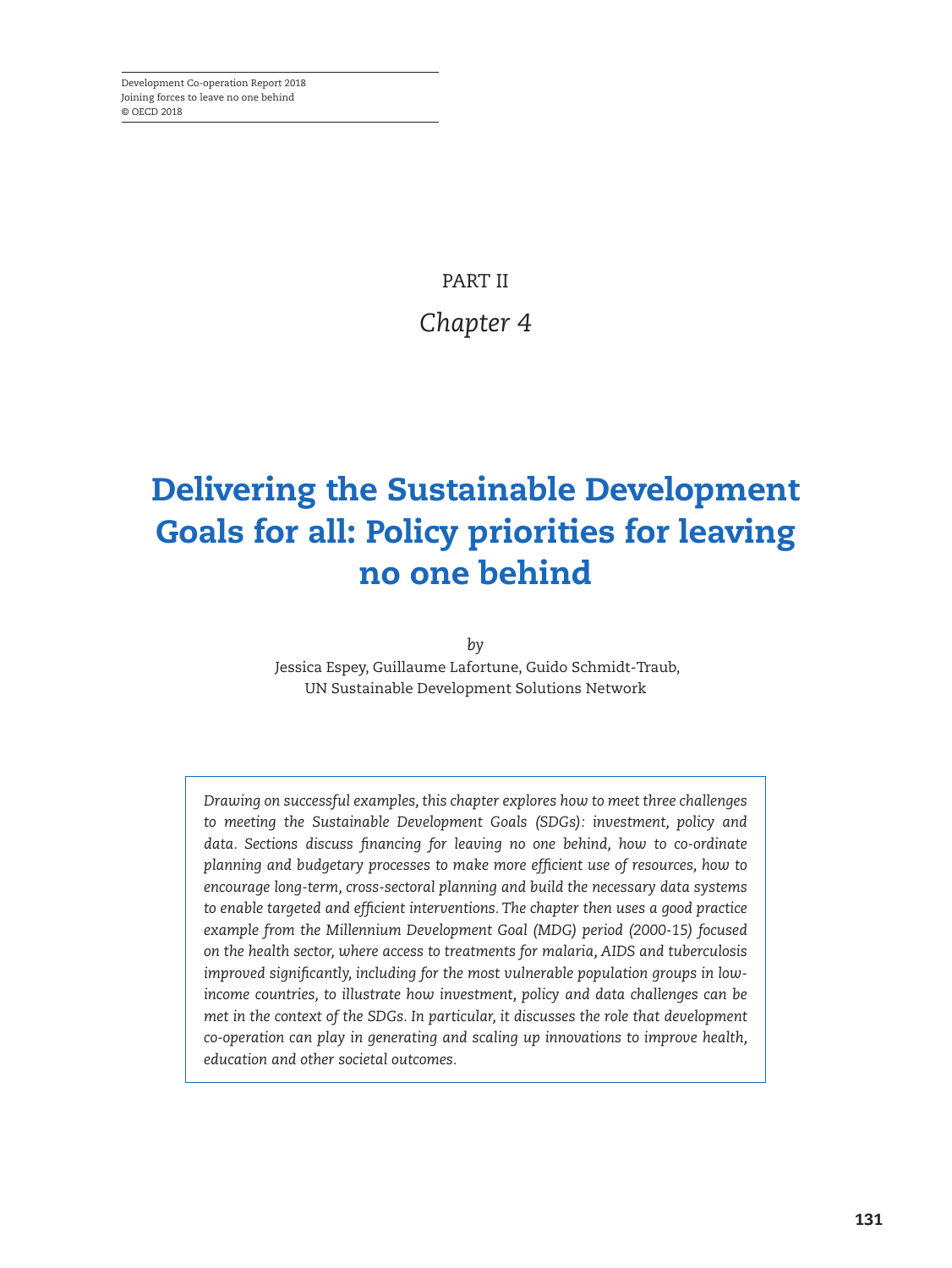# Delivering the SDGs for all:<br>Policy priorities for leaving<br>no one behind

### **KEY MESSAGES**

Cross-sectoral. whole-of-government planning is needed to prioritise actions that benefit multiple SDGs. A study of interactions between the 17 SDGs found that there are 316 target-level interactions overall, of which 238 are positive or reinforcing interactions, 66 are negative or hindering, and 12 are neutral.

SDG 2 (no hunger) and SDG 3 (good health and well-being) are both key enablers for the SDGs overall and critical outcomes of sustainable development.

National governments and the international community need to address three strategic challenges to ensure that policies and plans positively reinforce each other to meet all SDGs and leave no one behind: mobilising finance, co-ordinating budgets and making government action more coherent.

Institutional structures dedicated to co-ordinating policies and budgets behind the SDGs have great potential; the process of bringing diverse experts from across government together, and collectively reviewing policies and investments across sectors, is starting to have a powerful impact in some countries.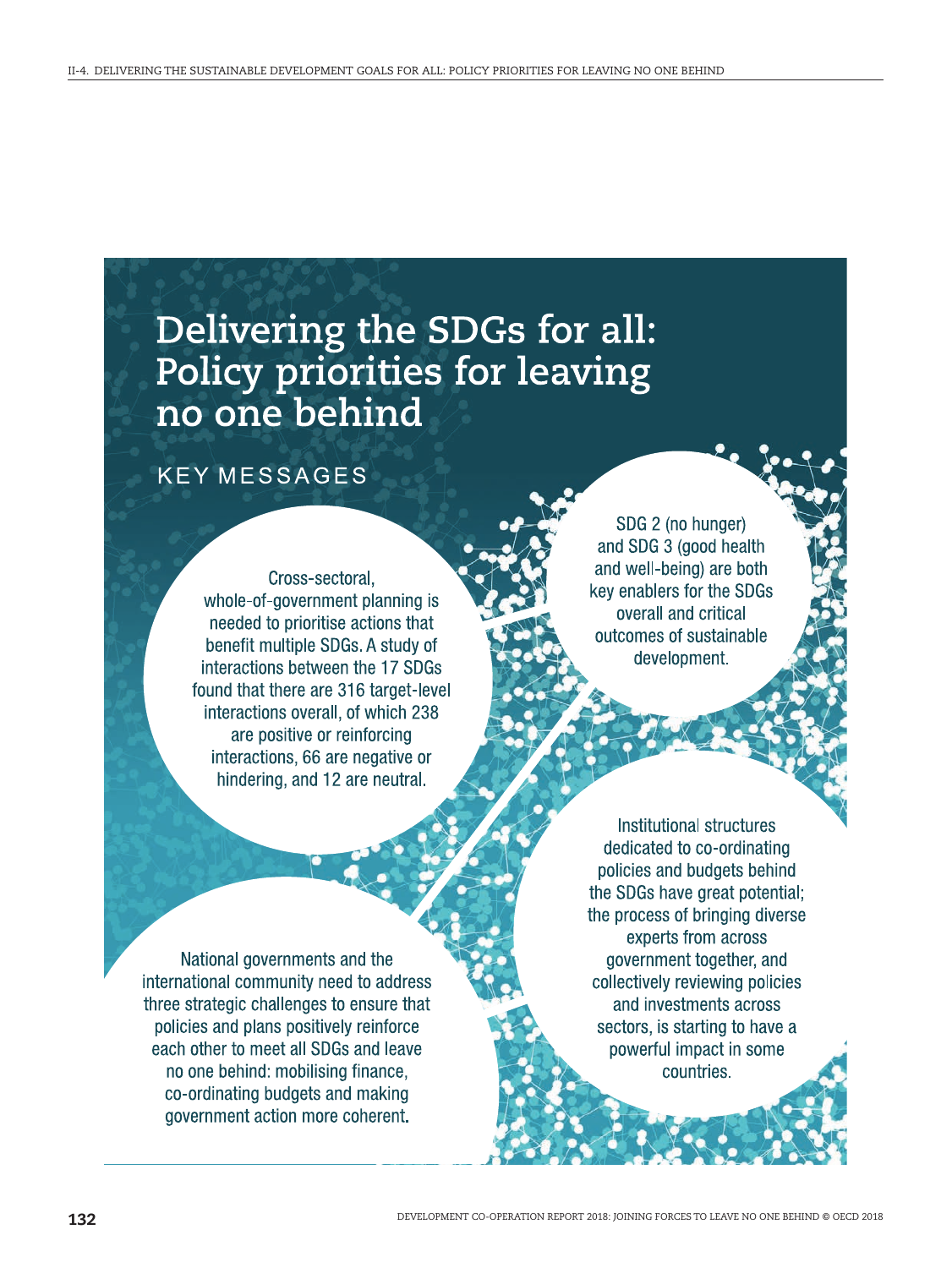#### Seventeen interdependent goals…

The 2030 Agenda provides an opportunity to transform public policy making and strengthen international co-operation to achieve more equitable outcomes. Integrated and coherent approaches are needed to achieve the Sustainable Development Goals (SDGs) as a whole by 2030 and are essential to tackle the multiple dimensions of inequalities, which are intersecting in nature and stem from exclusion from economic opportunities, social services and natural resources (Chapter 3). A first science-based assessment of interactions between the 17 SDGs found that there are 316 target-level interactions overall, of which 238 are positive or reinforcing interactions, 66 are negative or hindering, and 12 are neutral (ICS, 2017 $_{[1]}$ ) (Nilsson, Griggs and Visbeck, 2016 $_{[2]}$ ). The nature of these interlinkages varies depending on country context, geography and governance arrangements.

In particular, SDG 2 (no hunger) and SDG 3 (good health and well-being) are both key enablers and critical outcomes of sustainable development [\(Figure 4.1](#page-2-0)). The relationship is bidirectional: poor health can reduce the ability of individuals and households to farm and produce food, resulting in malnutrition (including undernourishment and poor eating habits), which can have a long-lasting impact on mental and physical health. At the same time, monocultural crop production, genetically modified organisms, forest clearing and irrigation have the potential to increase production and reduce undernourishment in deprived areas, but they may also have a detrimental impact on the environment and adversely affect future food security. The recently released report by the World in 2050 Initiative provides additional insights on such interactions (IIASA, 2018<sub>[3]</sub>), and clearly demonstrates the importance of co-ordinated cross-sectoral government planning to achieve outcomes that benefit multiple SDGs.

#### Figure 4.1. Positive and negative interactions of SDG 2 (no hunger) and SDG 3 (health and well-being) with other Sustainable Development Goals

<span id="page-2-0"></span>

*Source*: (ICS, 2017[1]), "A guide to SDG interactions: From science to implementation", *[http://council.science/cms/2017/05/SDGs-Guide](http://council.science/cms/2017/05/SDGs-Guide-to-Interactions.pdf)[to-Interactions.pdf](http://council.science/cms/2017/05/SDGs-Guide-to-Interactions.pdf)*.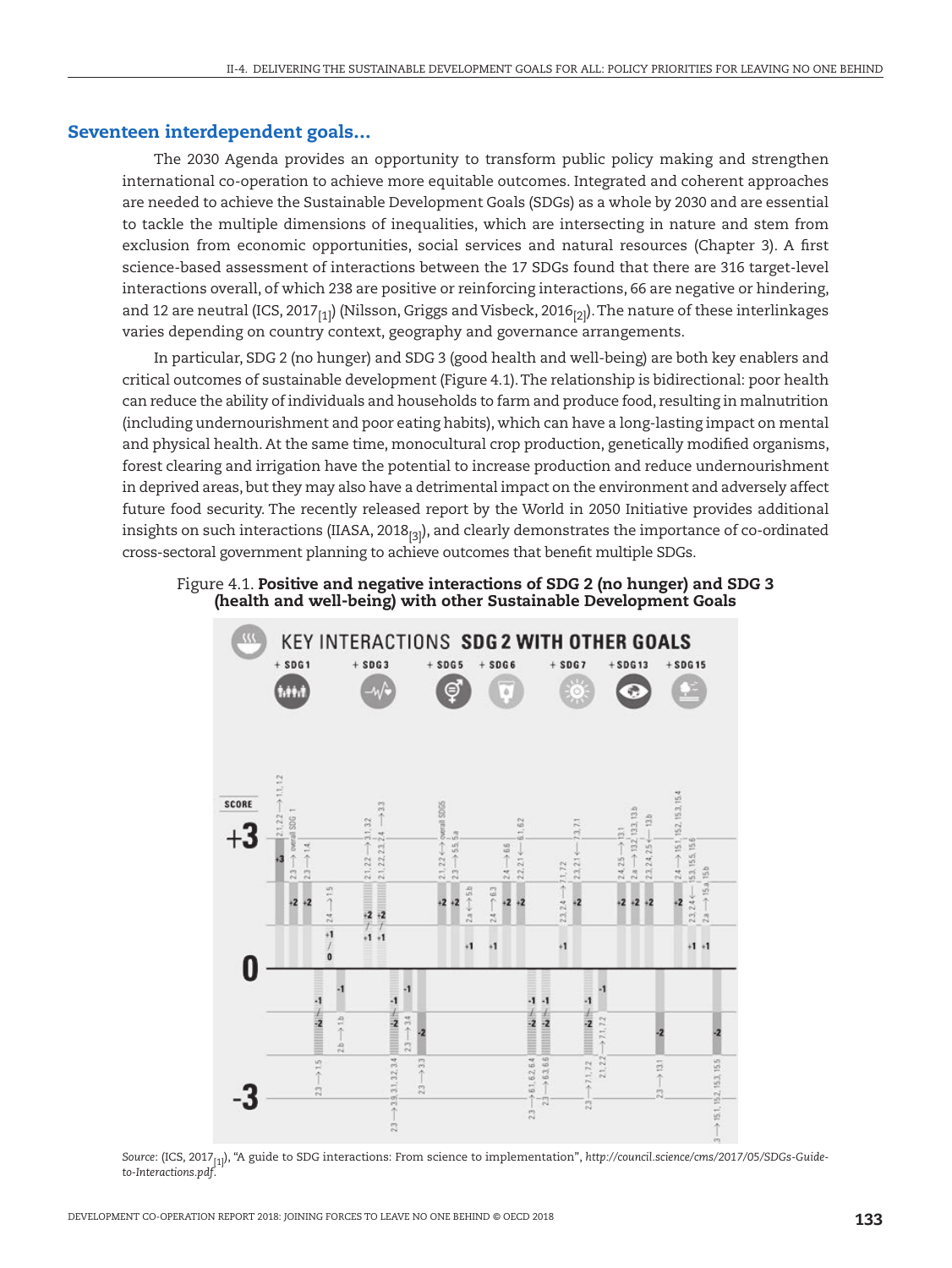#### …three strategic challenges: Investment, policies and data

National governments and the global community need to address three strategic challenges to ensure that policies and plans positively reinforce each other to meet all SDGs in a way that leaves no one behind (Figure 4.2) (SDGC/A and SDSN, 2018<sub>[4]</sub>). First, there is an investment challenge, especially in low-income countries, where increasing access to basic infrastructures and services will require mobilising additional national and international financial resources. Second, there is a policy challenge, since implementing the agenda in the context of the SDGs requires deep transformations of economic, social and environmental systems to ensure fair and redistributive policies (IIASA, 2018 $_{[3]}$ ). Integrated approaches to policy making and concrete measures to enhance policy coherence will be essential to maximise synergies and minimise trade-offs between economic, social and environmental policy objectives. Third, there is a data challenge, since more disaggregated and timely data are needed to inform policies and reforms and evaluate their impact on various population groups.

#### <span id="page-3-0"></span>Figure 4.2. Key challenges for implementing the Sustainable Development Goals: Responses from government officials in 11 African countries, 2018



*Source:* (SDGC/A and SDSN, 2018[4]), "Africa SDG index and dashboards report 2018", *[http://unsdsn.org/wp-content/uploads/2018/07/](http://unsdsn.org/wp-content/uploads/2018/07/AFRICA-SDGS-2018-Report-FINAL.pdf) [AFRICA-SDGS-2018-Report-FINAL.pdf](http://unsdsn.org/wp-content/uploads/2018/07/AFRICA-SDGS-2018-Report-FINAL.pdf)*.

#### *Costing, co-ordinated budgeting and coherent government action to leave no one behind*

Delivering on the SDGs as an integrated and indivisible package and ensuring no one is left behind is costly in terms of financing but also because it requires complex, co-ordinated and longterm planning across governments. This is especially true for countries where basic social systems and infrastructures are not yet in place. Given the tight fiscal environment in many developed and developing countries, governments need to find more effective and efficient ways to raise, leverage and direct their investments [\(Box 4.1](#page-4-0) and Chapter 10). Governments worldwide are starting to put in place institutional mechanisms to help facilitate co-ordination between budget departments, sectoral policy makers, and agencies responsible for their implementation and evaluation, as highlighted by the 2016 and 2017 voluntary national reviews on progress presented to the United Nations (UNDESA, 2017<sub>[5]</sub>).

#### *Costing and whole of government planning and budgeting*

To estimate accurate costs and design the right mix of policies to meet the SDGs as a whole, government departments need to work together when considering trade-offs, to identify and reinforce synergies between goals and, ultimately, integrate actions. Using modelling techniques and scenarios, the World in 2050 Initiative findings (IIASA, 2018 $_{[3]}$ ) suggest, for instance, that lessening resource impact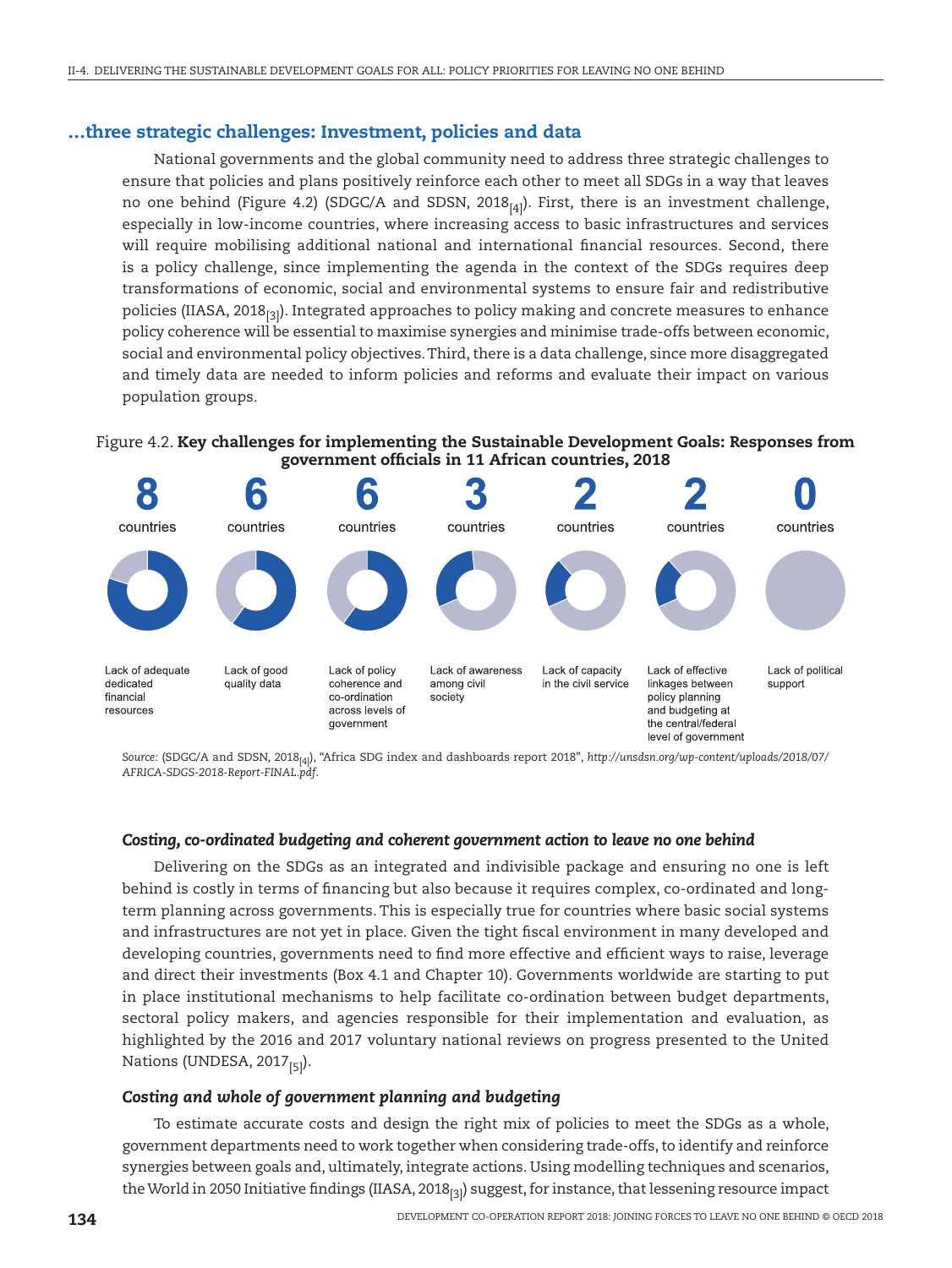and waste (SDG 12) allows not only the reduction of environmental burdens and the furthering of the goals of related SDGs on water (SDG 6), climate (SDG 13), oceans (SDG 14) and biodiversity (SDG 15), but also stands to free the resources for ending poverty and aiming at a more equitable distribution of material well-being.

#### <span id="page-4-0"></span>Box 4.1. The estimated cost of implementing the Sustainable Development Goals is in the trillions

Altogether, the United Nations Conference on Trade and Development (UNCTAD,  $2014_{[6]}$ ) estimates that achieving the SDGs will take between USD 5 trillion and USD 7 trillion, with an investment gap in developing countries of about USD 2.5 trillion. Estimates of the annual cost of eradicating extreme poverty in all countries (measured as increasing the incomes of all people to at least USD 1.90 per day) are about USD 66 billion annually (UNDP, 2018 $_{[7]}$ ). The World Health Organization (WHO, 2017 $_{[8]}$ ) estimates, under an "ambitious" scenario, that achieving the SDG health targets (including universal health coverage) in 67 low- and middle-income countries that account for 75% of the world's population would require new investments increasing over time from an initial USD 134 billion annually to USD 371 billion, or USD 58 per person, by 2030.

Institutional structures and mechanisms can facilitate more integrated policy making and budgeting [\(Box 4.2\)](#page-5-0). While institutional structures specifically dedicated to the SDGs are nascent, the simple process of bringing diverse experts from across government together, collectively reviewing policies and investments across sectors has already had a powerful impact. In Afghanistan, for example, the Council of Ministers and Ministry of Finance have decided that national SDG targets and indicators will be incorporated into the budget planning process at the national and subnational levels; to this end, the relevant line ministries have been requested to submit an account for the SDGs in their budget proposals, thereby helping to highlight how resources are being allocated to meet the SDGs and which investments will have the most profound impact upon national development.

Further to developing long-term plans and pathways, governments need to work across sectors and departments to streamline leave no one behind considerations (such as measurements of income inequalities, poverty distribution, gender equity and so on) into public sector processes (such as budget, regulatory management, procurement and audits) to ensure that synergies and trade-offs between various policy objectives and sectors are carefully considered. Early evidence collected by the SDSN in the G20 and some African countries shows that there is wide variation in government efforts to institutionalise the SDGs (Sachs et al.,  $2018_{[9]}$ ). For example, although many African countries have put in place some form of co-ordination or planning mechanism for SDG implementation, not one of the countries covered by the survey has made a quantitative assessment of incremental financing needs for the SDGs [\(Box 4.2\).](#page-5-0)

#### *Back-casting from the goals to the right policies and investments*

In addition to establishing co-ordinated institutional arrangements on financing, countries need to determine how to achieve long-term development objectives as part of overall development planning. This requires working backwards from the goals ("back-casting") to identify the investments and policies required to build infrastructure, strengthen human resources, deliver services and undertake other interventions to achieve the SDGs. Such long-term planning can help lay out potential operational pathways that demonstrate the feasibility of achieving complex, ambitious goals, and can help to mobilise stakeholders around shared strategies and innovation. This is particularly relevant for countries missing basic social infrastructure, where single policy measures and incentives (fiscal policies, in-kind benefits, employment policies, etc.) are largely insufficient.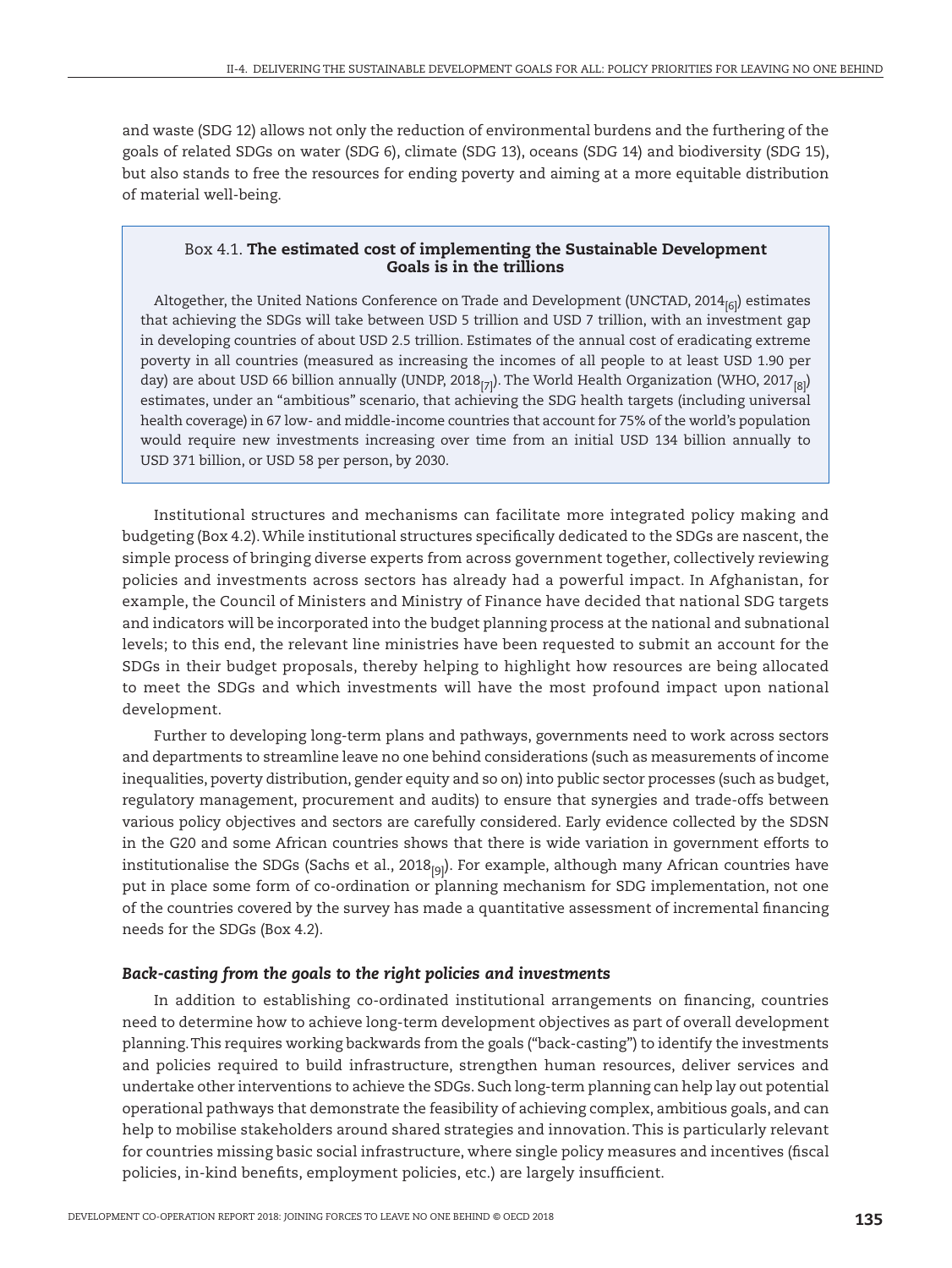#### <span id="page-5-0"></span>Box 4.2. Policy coherence to deliver the Sustainable Development Goals: OECD building blocks to support coherence

According to most voluntary national reviews presented to the United Nations, policy coherence needs to be enhanced to deliver the SDGs but progress is slow and challenging. The OECD has been working to unpack the complex topic of policy coherence and translate it into concrete action. It sees policy coherence as an approach to understand the barriers to, and the drivers for, sustainable development; and as a policy tool to integrate the economic, social and environmental dimensions of sustainable development at all stages of policy making. Experience in promoting policy coherence for development over the past two decades has led the OECD to identify eight building blocks: institutional mechanisms which can help enhance policy coherence in governments from different political and administrative traditions (see below). There are encouraging country examples applying these eight building blocks that have made progress in improving the institutional architecture to support coherence in SDG implementation (OECD, 2018 $_{[10]}$ ).

- 1. Political commitment and leadership to guide whole-of-government action and translate commitment on the SDGs and policy coherence into concrete measures at the local, national and international levels.
- 2. Policy integration to consider systematically interlinkages between economic, social and environmental policy areas as well as ensure consistency with international engagement before taking decisions.
- 3. Intergenerational timeframe to make informed choices about sustainable development considering the long-term impact of policy decisions on the well-being of future generations.
- 4. Analyses and assessments of potential policy effects to provide evidence on the potential negative or positive impact on the well-being of people at the domestic level and in other countries, and inform decision making.
- 5. Policy and institutional co-ordination to resolve conflicts of interest or inconsistencies between priorities and policies.
- 6. Local and regional involvement to enact the economic, social and environmental transformation needed for achieving the SDGs and ensure that no one is left behind.
- 7. Stakeholder engagement to make sure that SDGs are owned by people, diverse actions are aligned, and resources and knowledge for sustainable development mobilised.
- 8. Monitoring and reporting to inform policy making and ensure that sectoral policies can be adjusted in light of progress, new information and changing circumstances.

Source: (OECD, 2018<sub>[10]</sub>), Policy Coherence for Sustainable Development 2018: Towards Sustainable and Resilient Societies, *<https://doi.org/10.1787/9789264301061-en>*.

The Deep Decarbonization Pathways Project provides a useful example of back-casting ([Box 4.3\)](#page-6-0). The project support national pathways for deep decarbonisation of energy systems, consistent with the 2°C limit and national development objectives. Following deep technical analyses, extensive consultations with stakeholders, and problem solving with other country teams, these national pathways show how decarbonisation can be reconciled with economic and social development. On the basis of these pathways, several governments undertook much deeper commitments and more integrated policies to achieve complex development objectives. These lessons can be applied in areas where people are leave no one behind, including income inequalities, gender parity and access to key services for vulnerable groups.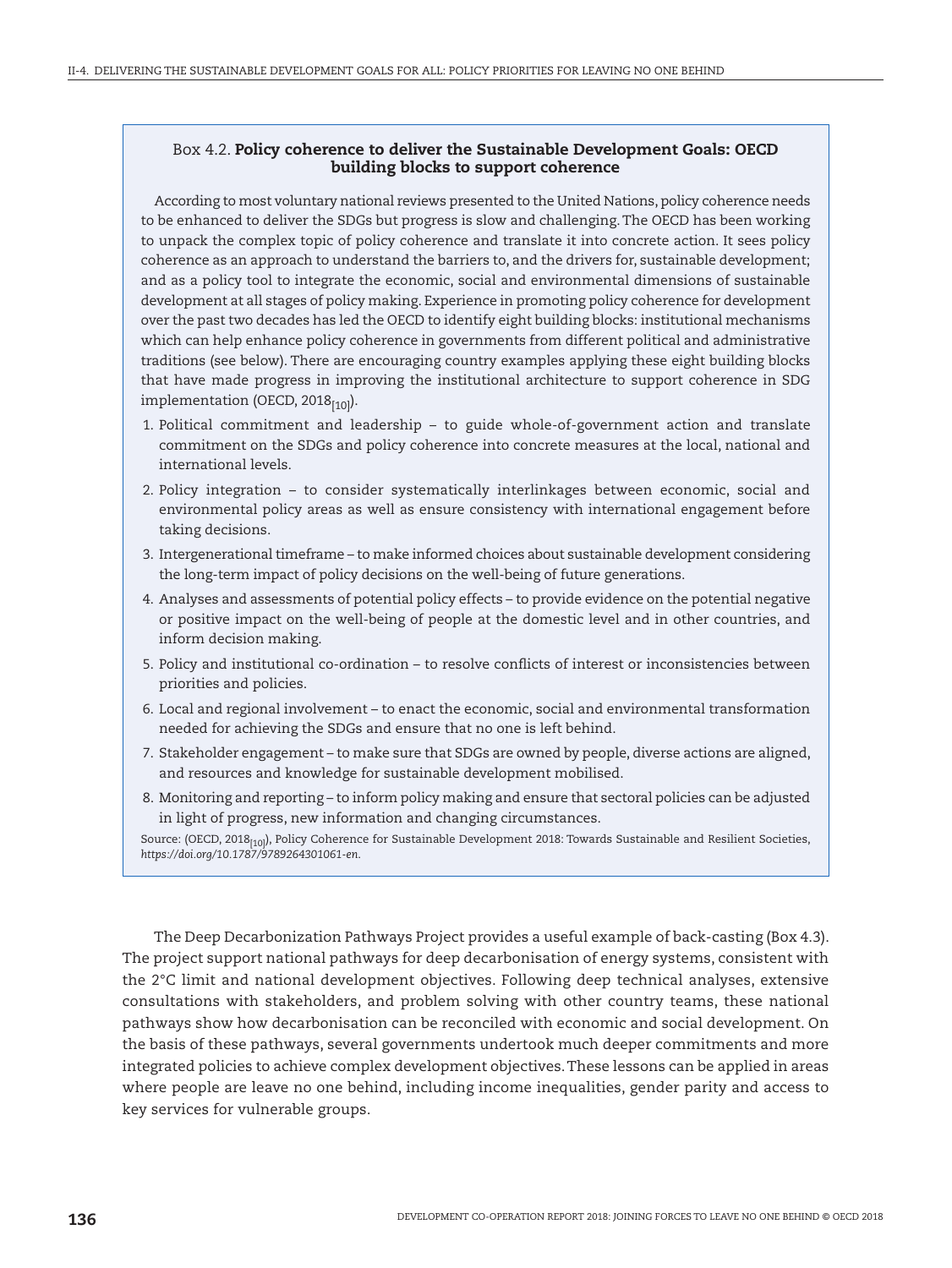

#### Figure 4.3. Institutional mechanisms in place for implementing the Sustainable Development Goals in 11 African countries, 2018

*Source*: (SDGC/A and SDSN, 2018[4]), "Africa SDG index and dashboards report 2018", *[http://unsdsn.org/wp-content/uploads/2018/07/](http://unsdsn.org/wp-content/uploads/2018/07/AFRICA-SDGS-2018-Report-FINAL.pdf) [AFRICA-SDGS-2018-Report-FINAL.pdf](http://unsdsn.org/wp-content/uploads/2018/07/AFRICA-SDGS-2018-Report-FINAL.pdf)*.

#### <span id="page-6-0"></span>Box 4.3. Deep decarbonisation pathways and social benefits

Deep decarbonisation pathways accommodate the expansion of energy services needed to meet countries' economic growth targets and social priorities. The set of pathways created by the Deep Decarbonization Pathways Project aims to decarbonise 16 national energy systems in a context of economic growth and development. They were designed to ensure that crucial domestic socio-economic objectives are met in each country and, notably, that energy services through 2050 would meet national objectives; allow citizens of developing countries expanded access to energy; and enable economies to continue transporting passengers, shipping freight, providing similar or better housing and public amenities, and supporting high levels of industrial and commercial activity.

The pathways show that deep decarbonisation supports sustainable development provides multiple economic and environmental benefits and opportunities for raising living standards. These include improved air quality (as in the Chinese and Indian pathways); enhanced energy security (as in the Japanese pathway); less energy poverty (as in the United Kingdom pathway); improved employment, reduction in basic poverty and improved income distribution (as in the Indian and South African pathways). For all countries to fully realise these benefits, low-carbon technologies must be made affordable and energy planning must integrate social priorities.

Source: (DDPP, 2015[11]), "Pathways to deep decarbonization 2015 report", *[http://deepdecarbonization.org/wp-content/](http://deepdecarbonization.org/wp-content/uploads/2016/03/DDPP_2015_REPORT.pdf) [uploads/2016/03/DDPP\\_2015\\_REPORT.pdf](http://deepdecarbonization.org/wp-content/uploads/2016/03/DDPP_2015_REPORT.pdf)*.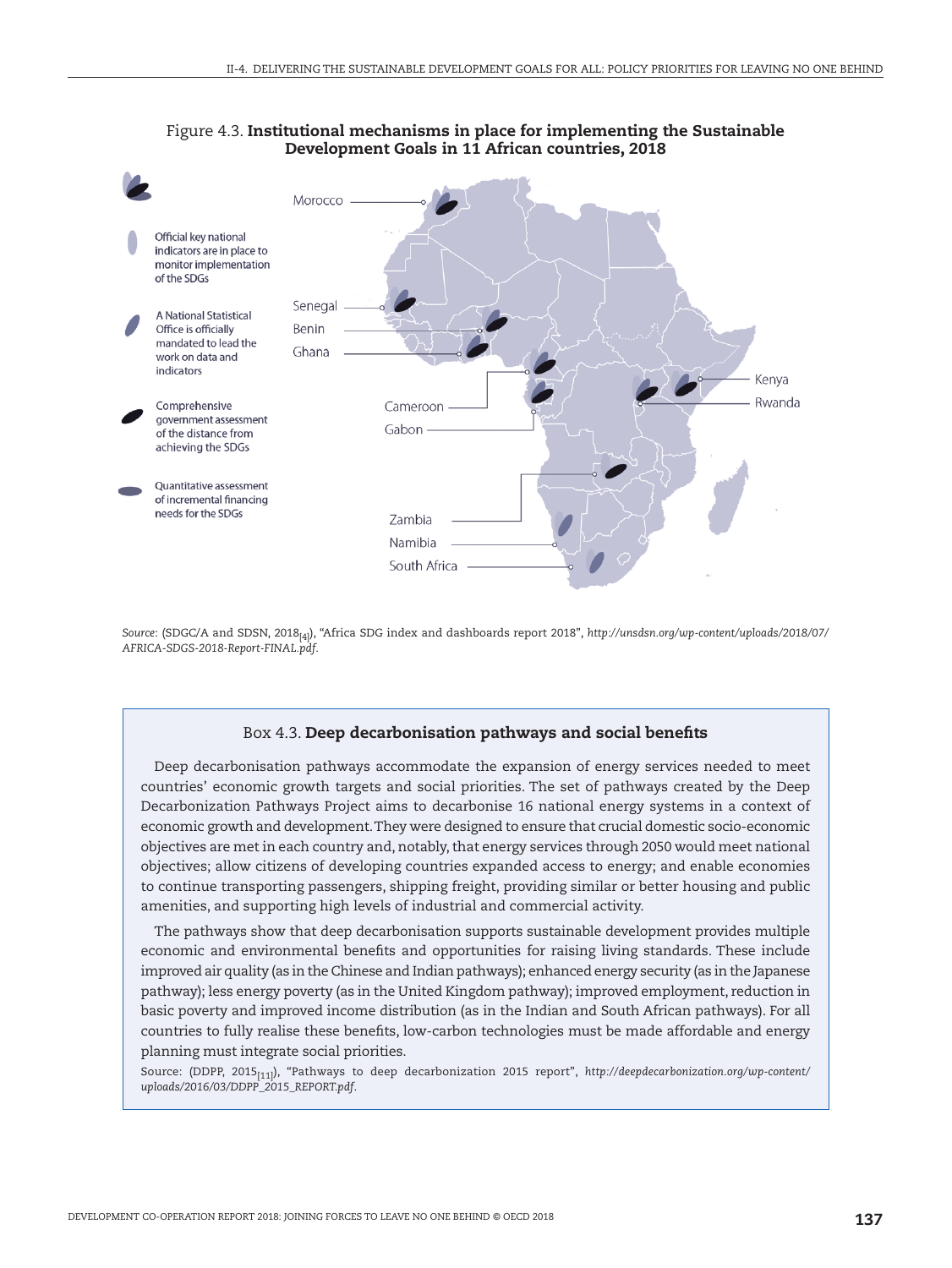#### *Supreme audit institutions can incentivise government co-ordination for the Sustainable Development Goals*

Supreme audit institutions (SAIs) play an institutional role in promoting effective policy implementation and accountability. Traditionally SAIs have focused on financial and compliance audits, but they are increasingly incorporating other aspects, such as performance and value-formoney audits (OECD, 2017<sub>[12]</sub>). The International Organization of Supreme Audit Institutions (INTOSAI, n.d.<sub>[13]</sub>) and recent reports produced by SAIs in Canada, Ecuador, Peru, Sudan, United Republic of Tanzania and West Bank and Gaza Strip, demonstrate the positive role that performance auditing can play in promoting a whole-of-government approach to implementing the SDGs and in highlighting shortfalls, including in issues related to access to and quality of public services across population groups and regions. The reports also find that the machinery of government is not sufficiently prepared to implement the SDGs, whether in relation to strategy setting, co-ordinating agencies and levels of government, stakeholder engagement, and data monitoring systems. Several barriers still prevent SAIs from playing a greater role for the SDGs, including lack of capacities as well as independence in some countries. Furthermore, in a number of countries, their mandates do not cover audits of policy effectiveness and efficiency, including cross-sectoral policy effectiveness (UNDESA, 2017 $_{[5]}$ ) (G.Vries,  $2016_{[14]}$ ). As the role of SAIs evolves, countries might need to revise the legislative provisions and mandates for SAI audits.

#### *Data for monitoring, data for management*

To support costing, co-ordination and coherence and to guide evidence-based policy to leave no one behind, governments need to invest in and use timely, disaggregated data. The SDGs emphasise the importance of data for leaving no one behind, requiring that monitoring and tracking of the SDGs be disaggregated "where relevant, by income, sex, age, race, ethnicity, migratory status, disability and geographic location, or other characteristics, in accordance with the Fundamental Principles of Official Statistics" (UN, 2015 $_{[15]}$ ).

Data are central for monitoring, tracking and understanding progress as well as policy making and management. Data for management requires functional administrative data systems and performance metrics, which enable governments to register their populations, track vital events, report on service performance, identify who is accessing the services, and so on. These data are lacking in the majority of low- and middle-income countries where statistical capacities remain low and funding for statistics is in short supply (Chapter 5). In fact, the 2010 World Population and Housing Census found that 7% of the world population – approximately 48 million people from 26 countries in Africa and Asia – were not counted at all (UN, 2015 $_{[16]}$ ). As many as 83% of Africans live in a country without a complete and well-functioning birth registration system (UNECA, 2016 $_{[17]}$ ). But this problem is not confined to lowincome countries. Even in the United States, there are almost no comparable city-level records on the state of maternal and neo-natal mortality – a fundamental indicator of health and social well-being (Espey, Dahmm and Manderino,  $2018_{[18]}$ ).

Innovative sources of data, coupled with a supportive policy and regulatory environment, can also be used to fill SDG data gaps rapidly. For example, population estimates that not only rely on household counts but also satellite imagery and telecom data may be able to fill gaps in current census records. The POPGRID Data Collaborative<sup>1</sup> has catalogued a huge array of high-resolution population estimation techniques drawing on satellite imagery, mobile telecommunications data, and other data sources. With a supportive infrastructure to match supply-side data innovations with data demands, population estimates can be improved worldwide while governments and policy makers will have access to more timely and granular data on to improve social and economic challenges and to target services and interventions more effectively.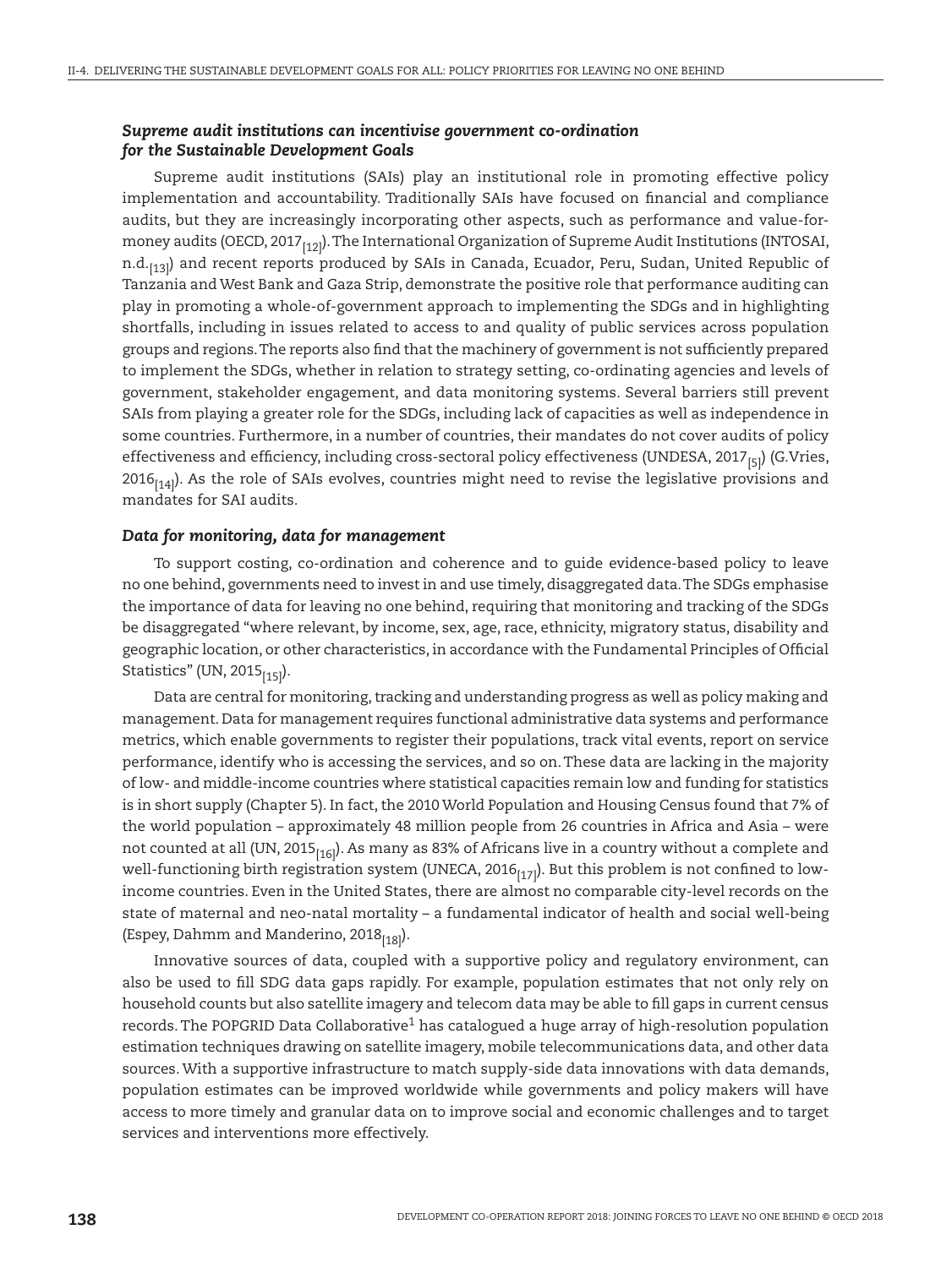#### International action to target the most vulnerable: Lessons from global health

As countries develop their strategies and approaches to leaving no one behind, it is useful to consider lessons from the MDGs. While many MDGs, including in health, were not fully met, progress towards health goals was fastest in some of the poorest countries, notably in sub-Saharan Africa (McArthur and Rasmussen, 2017 $_{[19]}$ ). The global partnership for health which set operational targets underpinned by global back-castings; conducted evidence-based advocacy; invested substantially in strengthening evidence and data and closing technology gaps; and developed funding mechanisms that promoted innovation and learning, played a key role in this success.

This partnership transformed access to care and treatment with lessons that can inform new partnerships for the SDGs and leave no one behind. Critically, faster progress in controlling and treating infectious diseases (malaria, AIDS, tuberculosis) and combating other causes of child and maternal mortality required reaching vulnerable and often marginalised groups, such as the poor; ethnic minorities; lesbian, gay, bisexual, and transgender (LGBTI) individuals; sex workers; injecting drug users and others (Jamison et al., 2013 $_{[20]}$ ). We will briefly consider the four key features of the partnership and explore lessons for non-health SDGs.

First, international organisations and civil society organisations proposed aggressive, time-bound targets for improving health and developed global back-castings to achieve them.[2](#page-9-1) These global backcastings focused attention on the practical challenges of scaling up successful interventions and empowered countries to put forward ambitious national strategies. In particular, the global targets and back-castings helped shift the international consensus towards new and more expensive treatments for malaria, AIDS and tuberculosis, even though poor countries lacked the domestic resources to finance their scaling up.

Second, a large number of evidence-based advocacy organisations sprang up or expanded their advocacy for goal-based strategies and vastly increased funding volumes (Behrman, 2008 $_{[21]}$ ).

Third, the back-castings were supported by a rapidly growing evidence base which helped to identify key technology gaps, which became the focus of targeted research<sup>[3](#page-9-2)</sup> and development programmes through investments from businesses, science funders and foundations. In a short period of time, long-lasting insecticide-treated bed-nets, rapid diagnostic tests for malaria, artemisinin combination therapy, new antiretroviral therapy and other technologies were developed and deployed at large scale.

Fourth, and greatly facilitated by evidence-based advocacy organisations, several new major funding mechanisms for health were launched, including Gavi, the Vaccine Alliance; the Global Fund to Fight AIDS, Tuberculosis and Malaria; the US President's Emergency Plan for AIDS Relief; and the US President's Malaria Initiative. These mechanisms help to scale up funding and to generate high-quality national disease programmes and knowledge sharing between countries [\(Box 4.4](#page-9-3)).

In summary, the global partnership for health enabled rapid and profound improvements in country programmes and promoted innovation, particularly to meet the needs of marginalised populations. It is perhaps the most impressive illustration of how a combination of global goals, strong advocacy, rigorous analysis, co-ordinated implementation and mass mobilisation can make progress in leaving no one behind. Other challenges under the SDGs, such as education, smallholder farming and gender equality, face similar challenges: back-casting from complex, long-term development challenges; reaching vulnerable and marginalised populations; innovating programme design and implementation; advocating for resources; and focusing on the marginalised. As a result, lessons from health are highly relevant to each leave no one behind priority area.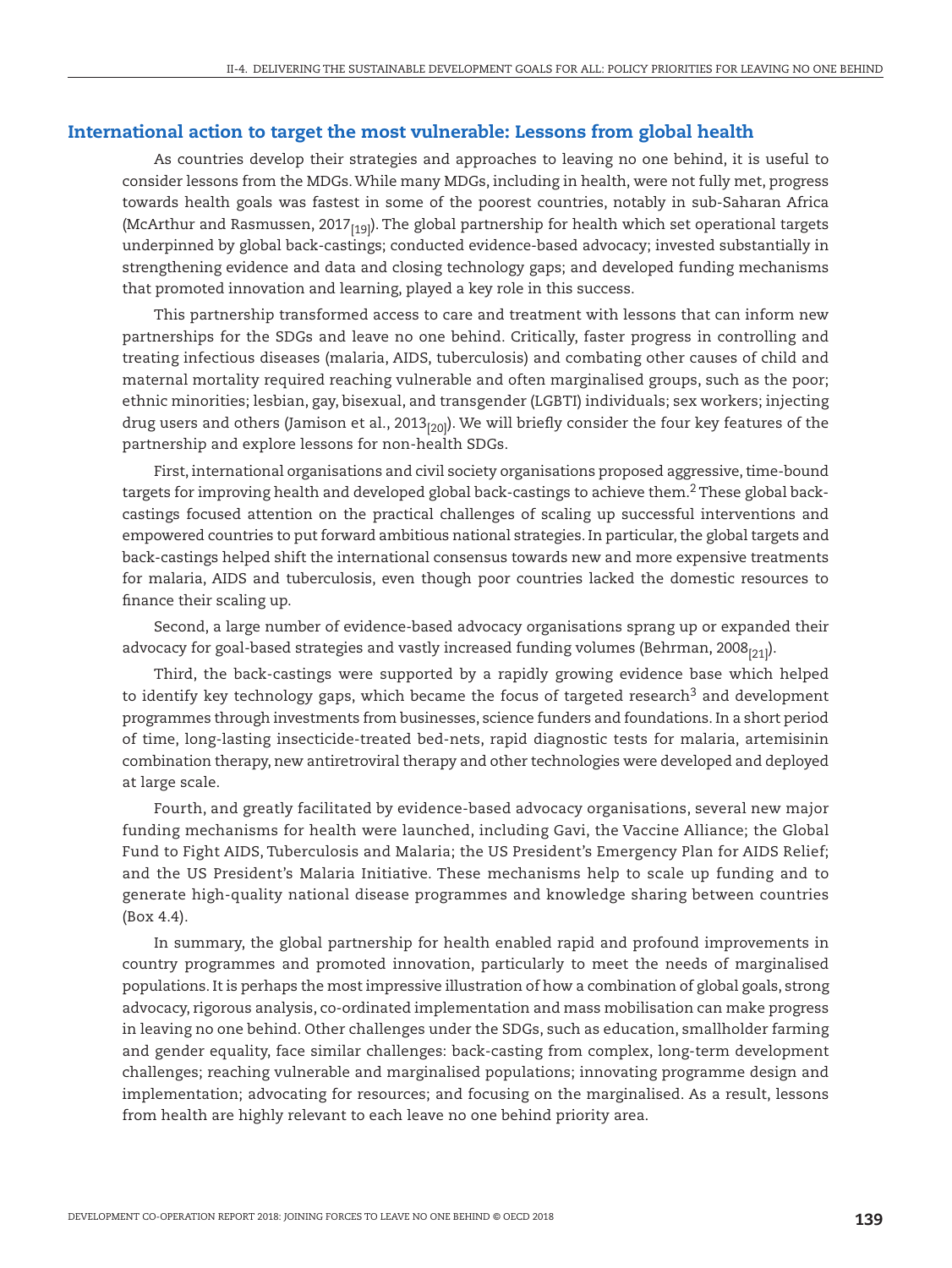#### <span id="page-9-3"></span>Box 4.4. Enabling country ownership and co-ordination: The case of the Global Fund to Fight AIDS, Tuberculosis and Malaria

Experience from the Global Fund to Fight AIDS, Tuberculosis and Malaria shows that country co-ordination mechanisms and independent country-led project approval processes contributed to increasing the quality of national diseases control programmes and in spreading innovation quickly between countries.

All eligible countries were required to establish country co-ordinating mechanisms (CCM) involving governments, civil society, business, international organisations and persons living with the diseases. In many countries this was the first time that governments and civil society discussed how the needs of the some of the most vulnerable populations could be met. Following an initial period where CCMs were often seen as disruptors (McKinsey, 2005 $_{[22]}$ ), they became a central mechanism for fighting the diseases (Sachs and Schmidt-Traub, 2017 $_{[23]}$ ).

Funding proposals to the Global Fund were country-led. While countries were free to request as much funding as they felt necessary, they also need to make rigorous proposals. Each proposal underwent a rigorous technical review by an independent panel which informed funding decisions and served to safeguard decisions from country-specific political considerations (Schmidt-Traub, 2018 $_{[24]}$ ). The standards were tough, and during the first years, more than half of all proposals were rejected by the Global Fund. In the end, this process created incentives to refine their proposals and design more successful programmes (Sachs and Schmidt-Traub, 2017 $_{[23]}$ ).

#### **Conclusion**

Making significant progress in leaving no one behind as part of the 2030 Agenda will require raising additional resources, but also focusing on innovation and learning, so countries know how to target their resources most effectively. Strong institutions and a capable and co-ordinated public sector are crucial in this endeavour. Similarly, understanding successes in international development co-operation such as the global partnership for health is vital. Lessons from the global partnership for health during the MDG period can be applied to other investment challenges under the SDGs, such as access to schools and equity in learning outcomes, access to basic infrastructure, or support for smallholder farming.

#### *Notes*

- <span id="page-9-0"></span>1. More information available here: *<https://sites.google.com/ciesin.columbia.edu/popgrid>*
- <span id="page-9-1"></span>2. Examples are the plans to stop tuberculosis (Stop TB Partnership,  $2000_{[25]}$ ), the goal to put 3 million people on anti-retroviral treatment by 2005 (WHO, 2003 $_{[26]}$ ), or the initiative to roll back malaria (Roll Back Malaria Partnership, 2008<sub>[28]</sub>). The Commission on Macroeconomics and Health chaired by Prof. Jeffrey D. Sachs played a critical role in shifting the consensus towards greater action (WHO, 2001 $_{[27]}$ ).
- <span id="page-9-2"></span>3. The Lancet and other leading medical journals devoted substantial publishing space to cross-disciplinary implementation research, particularly through the Lancet commissions, which helped achieve better country programmes.

#### *References*

- Behrman, G. (2008), *The Invisible People: How the US Has Slept Through the Global AIDS Pandemic*, Simon and Schuster, New York. [21]
- DDPP (2015), *Pathways to deep decarbonization 2015 report*, *[http://deepdecarbonization.org/wp-content/uploads/2016/03/](http://deepdecarbonization.org/wp-content/uploads/2016/03/DDPP_2015_REPORT.pdf) [DDPP\\_2015\\_REPORT.pdf](http://deepdecarbonization.org/wp-content/uploads/2016/03/DDPP_2015_REPORT.pdf)*. [11]
- Espey, J., H. Dahmm and L. Manderino (2018), *Leaving no U.S. city behind: The U.S. Cities SDG Index*, Sustainable Development Solutions Network, New York, *[http://assets.ctfassets.net/5on2ovymmpym/FA0Gb9YiWquwkw8GEoaqa/](http://assets.ctfassets.net/5on2ovymmpym/FA0Gb9YiWquwkw8GEoaqa/c6967ebbdf3529f7362c586bc1de3032/us-cities-index-report.pdf) [c6967ebbdf3529f7362c586bc1de3032/us-cities-index-report.pdf](http://assets.ctfassets.net/5on2ovymmpym/FA0Gb9YiWquwkw8GEoaqa/c6967ebbdf3529f7362c586bc1de3032/us-cities-index-report.pdf)*. [18]
- G.Vries (2016), *How National Audit Offices Can Support Implementation of the SDGs*, IMF, *[http://blog-pfm.imf.org/](http://blog-pfm.imf.org/pfmblog/2016/06/national-audit-offices-should-support-implementation-of-the-sdgs.html) [pfmblog/2016/06/national-audit-offices-should-support-implementation-of-the-sdgs.html](http://blog-pfm.imf.org/pfmblog/2016/06/national-audit-offices-should-support-implementation-of-the-sdgs.html)*. [14]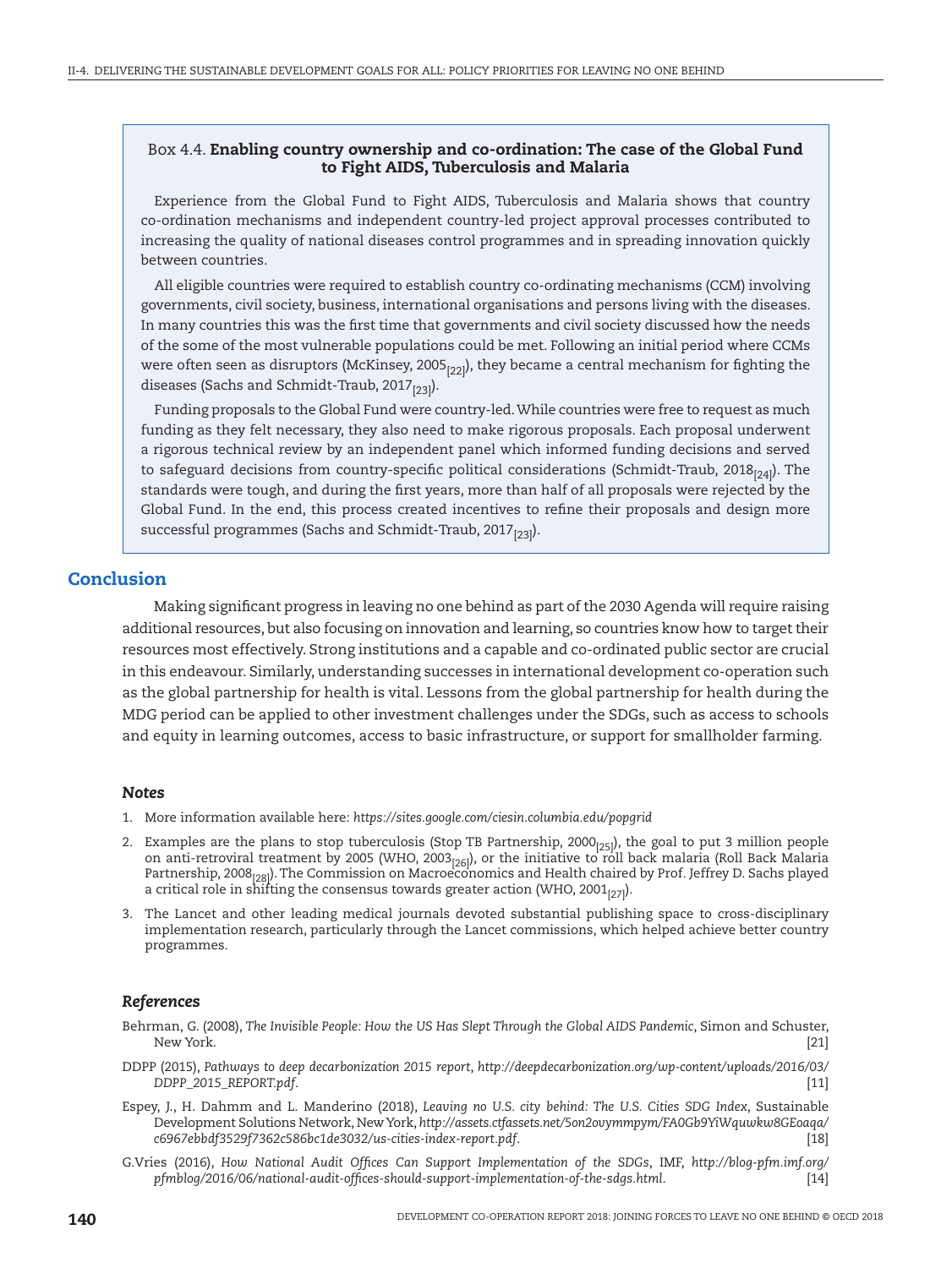- ICS (2017), *A guide to SDG interactions: From science to implementation*, International Council for Science, Paris, *[http://](http://council.science/cms/2017/05/SDGs-Guide-to-Interactions.pdf) [council.science/cms/2017/05/SDGs-Guide-to-Interactions.pdf](http://council.science/cms/2017/05/SDGs-Guide-to-Interactions.pdf)*. [1]
- IIASA (2018), *Transformations to achieve the Sustainable Development Goals: Report prepared by the World in 2050 Initiative*, International Institute for Applied Systems Analysis, Laxenburg, Austria, *[http://www.iiasa.ac.at/web/home/](http://www.iiasa.ac.at/web/home/research/twi/Report2018.html) [research/twi/Report2018.html](http://www.iiasa.ac.at/web/home/research/twi/Report2018.html)*. [3]
- INTOSAI (n.d.), *SDGs: SAIs and regions, webpage*,, International Organization of Supreme Audit Institutions, Vienna, *<http://www.intosai.org/about-us/sdgs-sais-and-regions.html>*. [13]
- Jamison, D. et al. (2013), ""Global health 2035: A world converging within a generation"", *The Lancet*, Vol. 382/9908, pp. 1898-1955, *<http://www.globalhealth2035.org/sites/default/files/report/global-health-2035.pdf>*. [20]
- McArthur, J. and K. Rasmussen (2017), *"Change of pace: Accelerations and advances during the Millennium Development Goal era"*, Brookings Institution, Washington, DC, *[https://www.brookings.edu/research/change-of-pace-accelera](https://www.brookings.edu/research/change-of-pace-accelerations-and-advances-during-the-millennium-development-goal-era/)[tions-and-advances-during-the-millennium-development-goal-era/](https://www.brookings.edu/research/change-of-pace-accelerations-and-advances-during-the-millennium-development-goal-era/)*. [19]
- McKinsey (2005), *Global health partnerships: Assessing country consequences*, McKinsey & Company, *[http://readinglists.](http://readinglists.ucl.ac.uk/items/87A872EE-55EF-145B-4BE7-1ED2B9B811C4.html) [ucl.ac.uk/items/87A872EE-55EF-145B-4BE7-1ED2B9B811C4.html](http://readinglists.ucl.ac.uk/items/87A872EE-55EF-145B-4BE7-1ED2B9B811C4.html)*. [22]
- Nilsson, M., D. Griggs and M. Visbeck (2016), ""Policy: Map the interactions between Sustainable Development Goals"", *Nature*, Vol. 532, pp. 320-322, *[https://www.nature.com/news/policy-map-the-interactions-between-sustai](https://www.nature.com/news/policy-map-the-interactions-between-sustainable-development-goals-1.20075)[nable-development-goals-1.20075](https://www.nature.com/news/policy-map-the-interactions-between-sustainable-development-goals-1.20075)*. [2]
- OECD (2018), *Policy Coherence for Sustainable Development 2018: Towards Sustainable and Resilient Societies*, OECD Publishing, *<https://doi.org/10.1787/9789264301061-en>*. [10]
- OECD (2017), *Government at a Glance 2017*, OECD Publishing, Paris, *[http://dx.doi.org/10.1787/gov\\_glance-2017-en](http://dx.doi.org/10.1787/gov_glance-2017-en)*. [12]
- Roll Back Malaria Partnership (2008), *The Global Malaria Action Plan: For a malaria-free world"*, Roll Back Malaria Partnership, Geneva, *<https://afro.who.int/publications/global-malaria-action-plan-malaria-free-world>*. [28]
- Sachs, J. and G. Schmidt-Traub (2017), "Global Fund lessons for Sustainable Development Goals", *Science*, Vol. 356/6333, pp. 32-33, *<http://unsdsn.org/wp-content/uploads/2017/04/Science-Global-Fund-lessons-for-SDGs.pdf>*. [23]
- Sachs, J. et al. (2018), *SDG Index and Dashboards Report 2018*,, Bertelsmann Stiftung and Sustainable Development Solutions Network, New York, *<http://www.sdgindex.org/reports/2018/>*. [9]
- Schmidt-Traub, G. (2018), "The role of the Technical Review Panel of the Global Fund to Fight HIV/AIDS, Tuberculosis and Malaria: An analysis of grant recommendations", *Health Policy and Planning*, Vol. 33/3, pp. 335-344, *[https://](https://www.ncbi.nlm.nih.gov/pubmed/29309574) [www.ncbi.nlm.nih.gov/pubmed/29309574](https://www.ncbi.nlm.nih.gov/pubmed/29309574)*. [24]
- SDGC/A and SDSN (2018), "*Africa SDG index and dashboards report 2018"*, The Sustainable Development Goals Center for Africa and Sustainable Development Solutions Network, Kigali and New York, *[http://unsdsn.org/wp-content/](http://unsdsn.org/wp-content/uploads/2018/07/AFRICA-SDGS-2018-Report-FINAL.pdf) [uploads/2018/07/AFRICA-SDGS-2018-Report-FINAL.pdf](http://unsdsn.org/wp-content/uploads/2018/07/AFRICA-SDGS-2018-Report-FINAL.pdf)*. [4]
- Stop TB Partnership (2000), *Global Plan to Stop TB 2001-2005*, Stop TB Partnership, Geneva, *[http://www.stoptb.org/assets/](http://www.stoptb.org/assets/documents/global/plan/global_plan_to_stop_tb_2001_2005.pdf) [documents/global/plan/global\\_plan\\_to\\_stop\\_tb\\_2001\\_2005.pdf](http://www.stoptb.org/assets/documents/global/plan/global_plan_to_stop_tb_2001_2005.pdf)*. [25]
- UN (2015), *2010 and 2020 World Population and Housing Census Programmes: Report of the Secretary-General*, United Nations Economic and Social Council, New York, *<http://unstats.un.org/unsd/docs/2015-6-Censuses-E.pdf>*. [16]
- UN (2015), *Report of the Inter-Agency and Expert Group on Sustainable Development Goal Indicators: Note by the Secretary-General*, United Nations Economic and Social Council, New York, *<http://undocs.org/E/CN.3/2016/2/Rev.1>*. [15]
- UNCTAD (2014), *World Investment Report 2014. Investing in the SDGs: An Action Plan*, United Nations Conference on Trade and Development, Geneva, *[http://unctad.org/en/PublicationsLibrary/wir2014\\_en.pdf](http://unctad.org/en/PublicationsLibrary/wir2014_en.pdf)*. [6]
- UNDESA (2017), *Voluntary national reviews: Synthesis report*, United Nations Department of Economic and Social Affairs, New York, *[http://sustainabledevelopment.un.org/content/documents/17109Synthesis\\_Report\\_VNRs\\_2017.pdf](http://sustainabledevelopment.un.org/content/documents/17109Synthesis_Report_VNRs_2017.pdf)*. [5]
- UNDP (2018), *Financing the 2030 Agenda: An introductory guidebook for UNDP country offices*, United Nations Development Programme, New York, *[http://www.undp.org/content/dam/undp/library/Sustainable%20Development/2030%20Agenda/](http://www.undp.org/content/dam/undp/library/Sustainable%20Development/2030%20Agenda/Financing_the_2030_Agenda_CO_Guidebook.pdf) [Financing\\_the\\_2030\\_Agenda\\_CO\\_Guidebook.pdf](http://www.undp.org/content/dam/undp/library/Sustainable%20Development/2030%20Agenda/Financing_the_2030_Agenda_CO_Guidebook.pdf)*. [7]

UNECA (2016), *Africa data revolution report*, United Nations Economic Commission for Africa, Addis Ababa, *[http://](http://www.uneca.org/sites/default/files/uploaded-documents/ACS/africa-data-revolution-report-2016.pdf) [www.uneca.org/sites/default/files/uploaded-documents/ACS/africa-data-revolution-report-2016.pdf](http://www.uneca.org/sites/default/files/uploaded-documents/ACS/africa-data-revolution-report-2016.pdf)*. [17]

WHO (2017), "The SDG Health Price Tag", *The Lancet Global Health*. [8]

- WHO (2003), *Treating 3 Million by 2005: Making it Happen*, World Health Organization, Geneva, *[http://www.who.int/3by5/](http://www.who.int/3by5/publications/documents/en/Treating3millionby2005.pdf) [publications/documents/en/Treating3millionby2005.pdf](http://www.who.int/3by5/publications/documents/en/Treating3millionby2005.pdf)*. [26]
- WHO, C. (2001), *Macroeconomics and Health: Investing in Health for Economic Development, Commission on Macroeconomics and Health*, World Health Organization, Geneva, *<http://apps.who.int/iris/handle/10665/42463>*. [27]